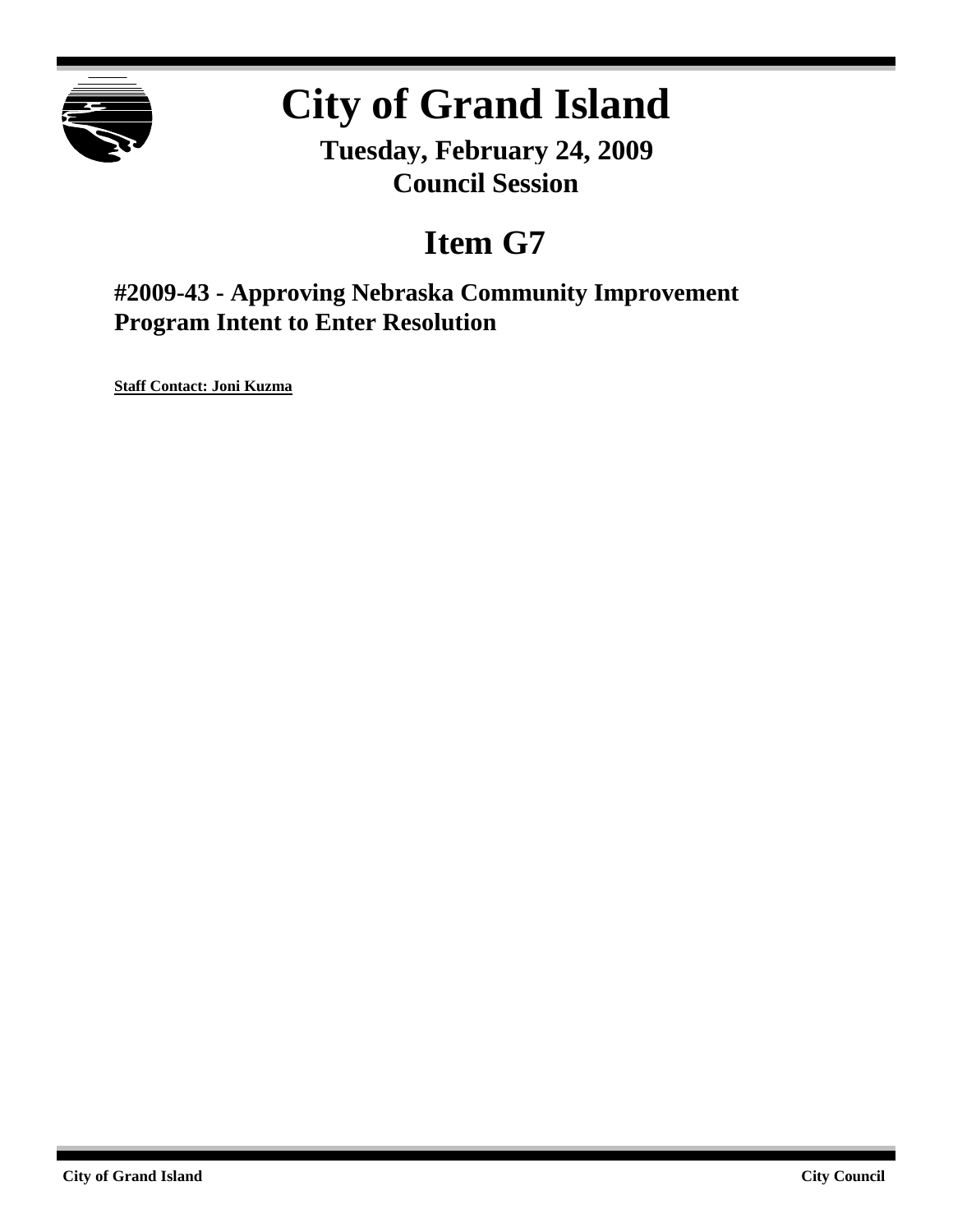### **Council Agenda Memo**

| <b>From:</b>    | Joni Kuzma, Community Development Administrator                        |
|-----------------|------------------------------------------------------------------------|
| <b>Meeting:</b> | February 24, 2009                                                      |
| Subject:        | Nebraska Community Improvement Program Intent to<br>Enter & Resolution |
| Item $\#$ 's:   | $G-7$                                                                  |
| $Presenter(s):$ | Joni Kuzma, Community Development Administrator                        |

#### **Background**

The Nebraska Department of Economic Development, through the Nebraska Community Improvement Program, recognizes and awards Nebraska communities for outstanding activities and projects they have done to enhance leadership, community and economic development. Grand Island has consistently entered a nomination during the past five years and would like to enter notable projects again this year. An updated nomination form and resolution are required to enter the 2009 competition.

Awards received the past few years: Kids Kingdom won a Special Award in 2003. In 2004, the Downtown Alleyway and the South Locust Renewal Projects were nominated and each won a Public Works, Facilities, Services and Planning Award. In 2007, the Community Youth Council "Family Day in the Park" received a Special Award.

### **Discussion**

The Nebraska Department of Economic Development is inviting nominations for 2009 activities and projects that enhance leadership, community and economic development in Nebraska communities. Grand Island has numerous projects that occurred between September 2008 and August 2009 and/or are on-going and notable events. The City of Grand Island may nominate projects in three categories 1) Leadership Development, 2) Economic Development, and/or 3) Community Development. Outstanding youth and/or adult volunteer who demonstrate leadership in the community may also be nominated.

Nominations include narrative, photos, news articles, and/or other documentation that highlights each project. If the City enters in the "Community Notebook" category, NCIP site judges will visit Grand Island to review each of the nominated projects/activities.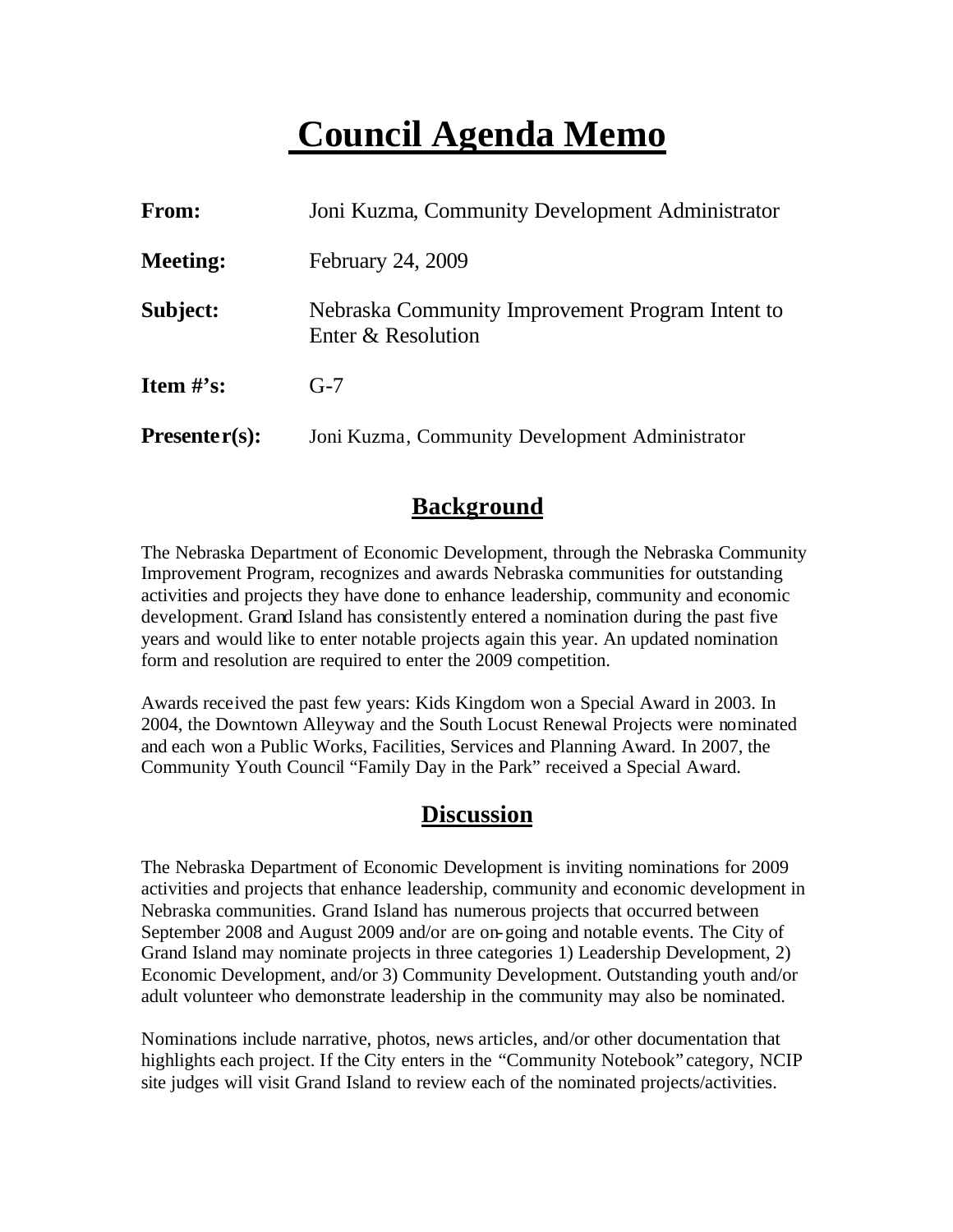The deadline for submission of the NCIP Intent to Enter application to the Nebraska Department of Economic Development is generally in August or September each year. This Intent to Enter and Resolution encompasses the next five (5) years 2009, 20010, 2011, 2012, and 2013 to consolidate annual duplication of paperwork. The previous resolution covered the years 2003 through 2008. This time frame in resolution form is allowable by the Nebraska Department of Economic Development.

#### **Alternatives**

It appears that the Council has the following alternatives concerning the issue at hand. The Council may:

- 1. Approve the 2009 NCIP Intent to Enter and five-year Resolution
- 2. Disapprove the 2009 NCIP Intent to Enter and five-year Resolution
- 3. Modify the 2009 NCIP Intent to Enter to meet the wishes of the Council
- 4. Table the issue

### **Recommendation**

City Administration recommends that the Counc il approve the 2009 NCIP Intent to Enter and five-year Resolution.

#### **Sample Motion**

Move to approve the 2009 Nebraska Community Improvement Program (NCIP) Intent to Enter and five-year Resolution.